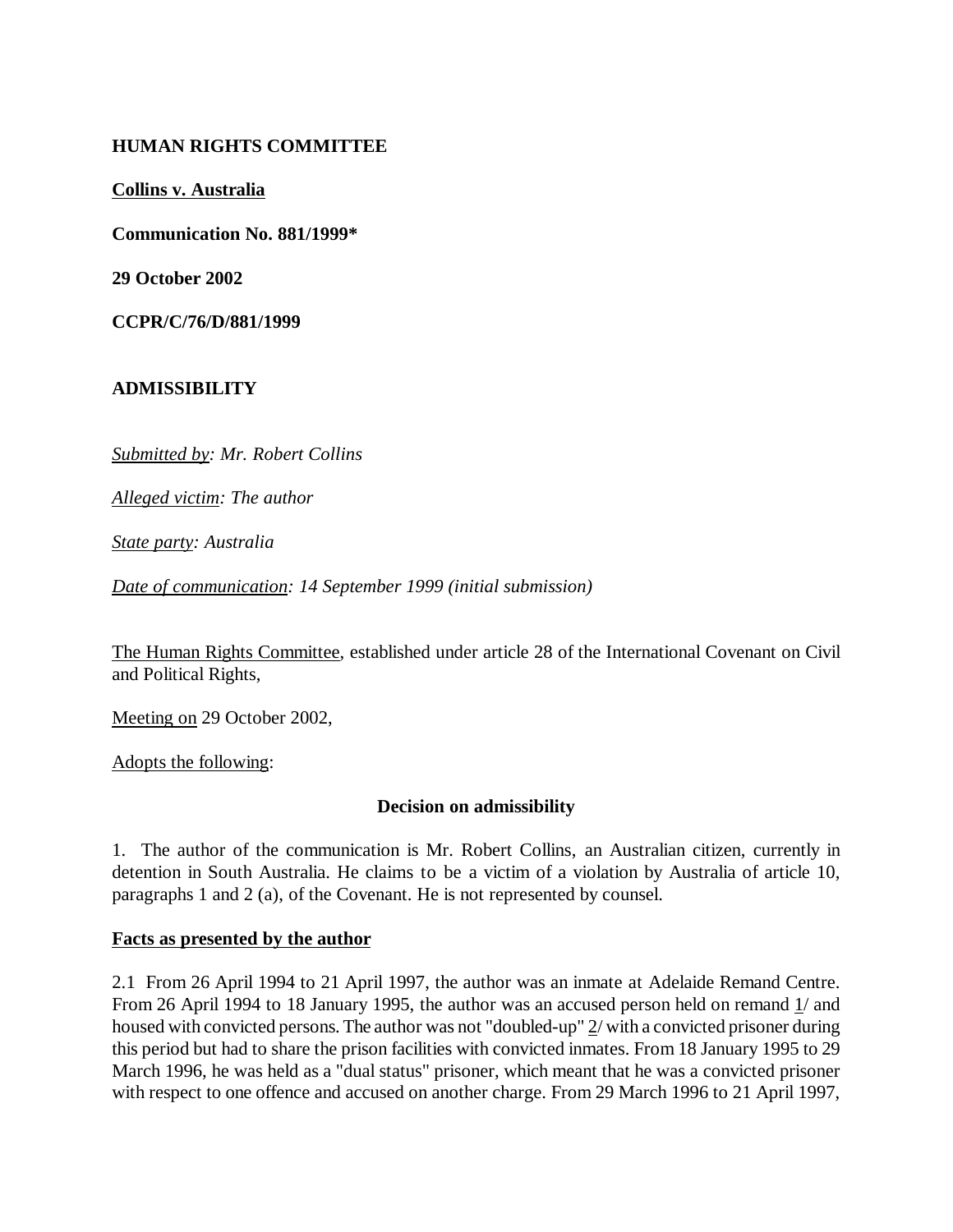the author was held as a convicted prisoner.

2.2 On 13 February 1997, the author commenced an action in the South Australian Supreme Court against the State Government. He contended that the doubling-up, which was taking place in Adelaide Remand Centre, was contrary to international standards and complained that it caused increased sexual assaults on inmates, assaults on correctional staff, non-smokers being made to share with smokers, and increased communication of communicable diseases. He sought a declaration that the Department of Correctional Services had breached human rights.3/

2.3 From 21 April 1997 to November 1997, the author was transferred to and held as a sentenced prisoner in Mobilong Prison. He was charged with another offence during this period. From November 1997 to November 1999, the author was transferred to and held as a dual status prisoner at Yatala Labour prison.

2.4 On 25 June 1999, the Supreme Court delivered a judgment against the author holding that the Department of Correctional Services had breached the Standard Minimum Rules for the Treatment of Prisoners at the Adelaide Remand Centre, and also breached article 10, paragraphs 1 and 2, of the Covenant, which it confirmed as part of domestic law.4/ However, the judge decided that the State of South Australia was not bound by the Human Rights and Equal Opportunity Commission Act, to which the International Covenant on Civil and Political Rights is a schedule, as section six of this Act excludes its direct operation at State level. It also decided that the Administrative Decisions Act 1995, enacted in South Australia, removes any legitimate expectation that administrative decisions will conform with the terms of treaties, conventions or covenants at international law. In addition, he decided not to issue a declaration in this case as it would be impossible or inconvenient to provide practical relief, which would necessarily involve removing all doubled-up cells and therefore require the construction of a new correctional institution. In the judge's view the Courts could not direct the Government how to spend its money.

2.5 From November 1999 to May 2000, the author was transferred to and held as a dual status prisoner at Adelaide Pre-Release Centre. From May 2000 to August 2000, the author was transferred to and held as a dual status prisoner at Yatala Labour prison. From August 2000 to date, the author has been held as a convicted prisoner at the same facility.

2.6 The author provides some general information on the corrective facilities in South Australia. By way of example, he states that in Adelaide Remand Centre, the number of inmates has increased from 166 to 240 because of the doubling up, that the building has no natural air in the cells and very little natural light, and that the occupants are restricted in their movements and in their access to fresh air. In Yatala prison, he states that, although an entire floor is now used to house accused prisoners, these prisoners "mix" with other prisoners and do not receive "any special conditions". They only have a right to receive a 10-minute telephone call per day, which must be booked the day before.

## **The complaint**

3.1 The author alleges that due to the doubling-up in South Australian corrective facilities, in particular the Adelaide Remand Centre, his rights under article 10, paragraph 1, of the Covenant were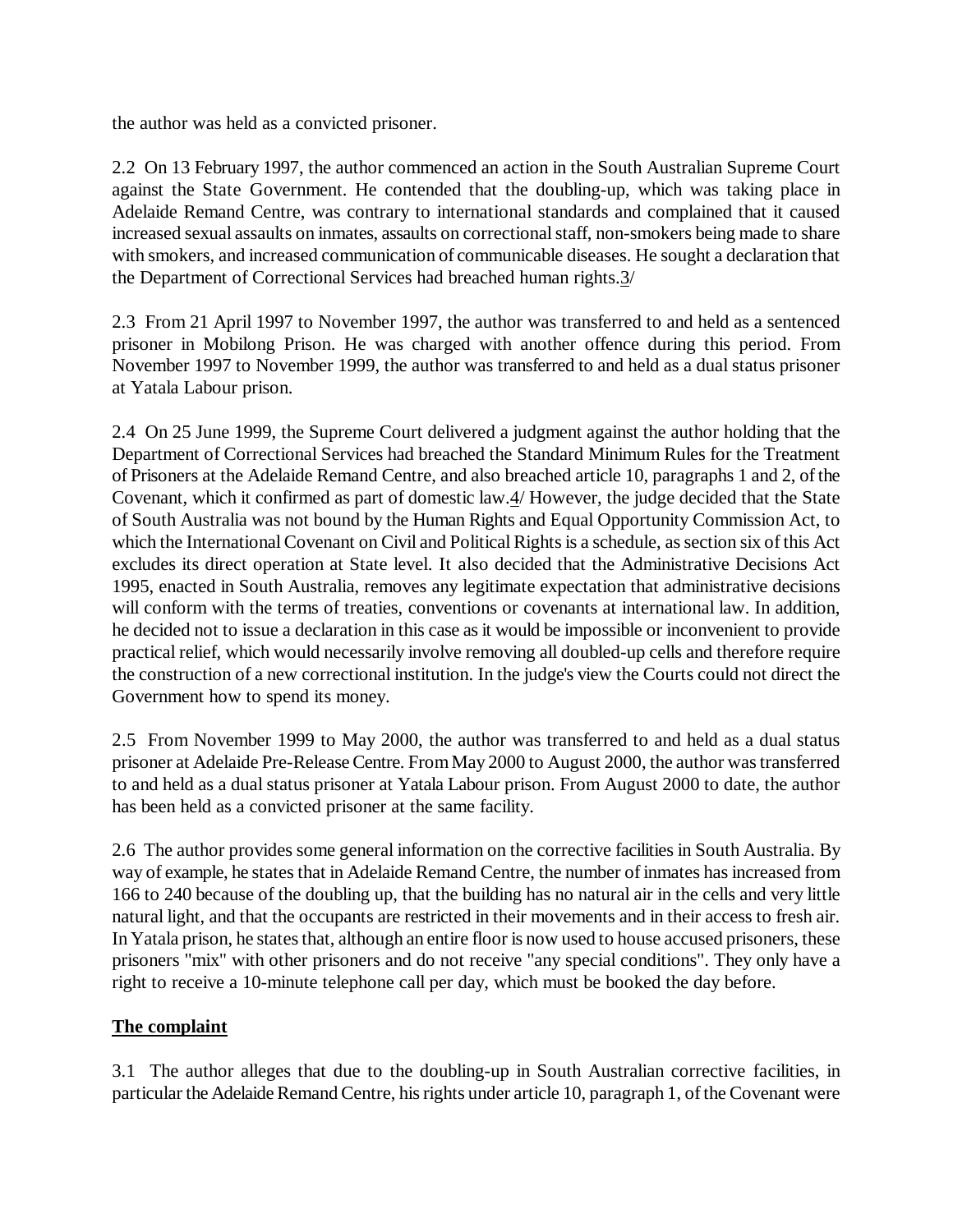violated. In this context, he makes a variety of complaints to the Committee, being those advanced to the Supreme Court, as to the deleterious effects of doubling-up. Such effects are said to include increased incidents of assault, including sexual assault, a decrease in the quality of life and feeling of safety, non-smokers forced to share cells with smokers, persons with communicable diseases placed in cells with persons with no diseases, and having to go to the toilet in the cell one metre from the bottom of the bed and in full view of the other occupant. Although the author was not doubled-up during his time in the Adelaide Remand Centre, he claims to have been put under stress because of the effect doubling-up had on the inmates of the facility as a whole.

3.2 The author also claims that the fact that he was held as an accused prisoner and housed in facilities with sentenced prisoners, from 26 April 1994 to 18 January 1995, constitutes a violation of article 10, paragraph 2 (a).5/ He also states that while he was a dual status prisoner, he should also have been entitled to segregation from other prisoners.

## **State party's submission on the admissibility and merits of the communication**

4.1 By note verbale of February 2001, the State party made its submission on the admissibility and merits of the communication. On the admissibility of the communication, the State party claims that the author's case is inadmissible as he has not fulfilled the victim requirement of article 1, has failed to exhaust domestic remedies and has no claim under the Covenant. The State party highlights that in his action to the Supreme Court of Australia, the author sought a declaration that the State of South Australia, through the Department of Corrective Services, had breached the International Covenant on Civil and Political Rights and as to whether and to what extent the Covenant has been enacted into domestic law and was binding on the State of South Australia. The State party submits that the author did not claim in this action that he was a victim of any alleged violation of article 10 of the Covenant.

4.2 The State party submits that in his communication the author has failed to substantiate that he has been a victim of any alleged violation of article 10. Rather, he provides information regarding a number of South Australian corrective facilities and alleges a number of incidents that have taken place in these institutions but which do not involve and are not related to his own situation. The State party refers to the Committee's jurisprudence 6/ on the interpretation of article 1 of the Optional Protocol according to which an author must demonstrate that he/she is a victim of alleged violations of the Covenant. The State party submits that the author has not claimed that he, as an individual, has been a victim of any violation. Therefore, the State party submits, that the Committee cannot express a view on the law in the abstract and that the communication should be dismissed as inadmissible.

4.3 In addition, the State party submits that the communication is inadmissible for failure to exhaust domestic remedies as required under article 2 of the Optional Protocol. According to the State party the author could have instituted an appeal to the Full Court of the Supreme Court of South Australia. Although the time limit to lodge such an appeal has now expired, it is still open to the author to lodge an application seeking an extension of time to appeal to the Full Court. The author also has recourse to seek leave to appeal to the High Court of Australia in the event that any appeal to the Full Court of the Supreme Court of South Australia fails, or where an extension of time to appeal to the Full Court of the Supreme Court of South Australia is refused.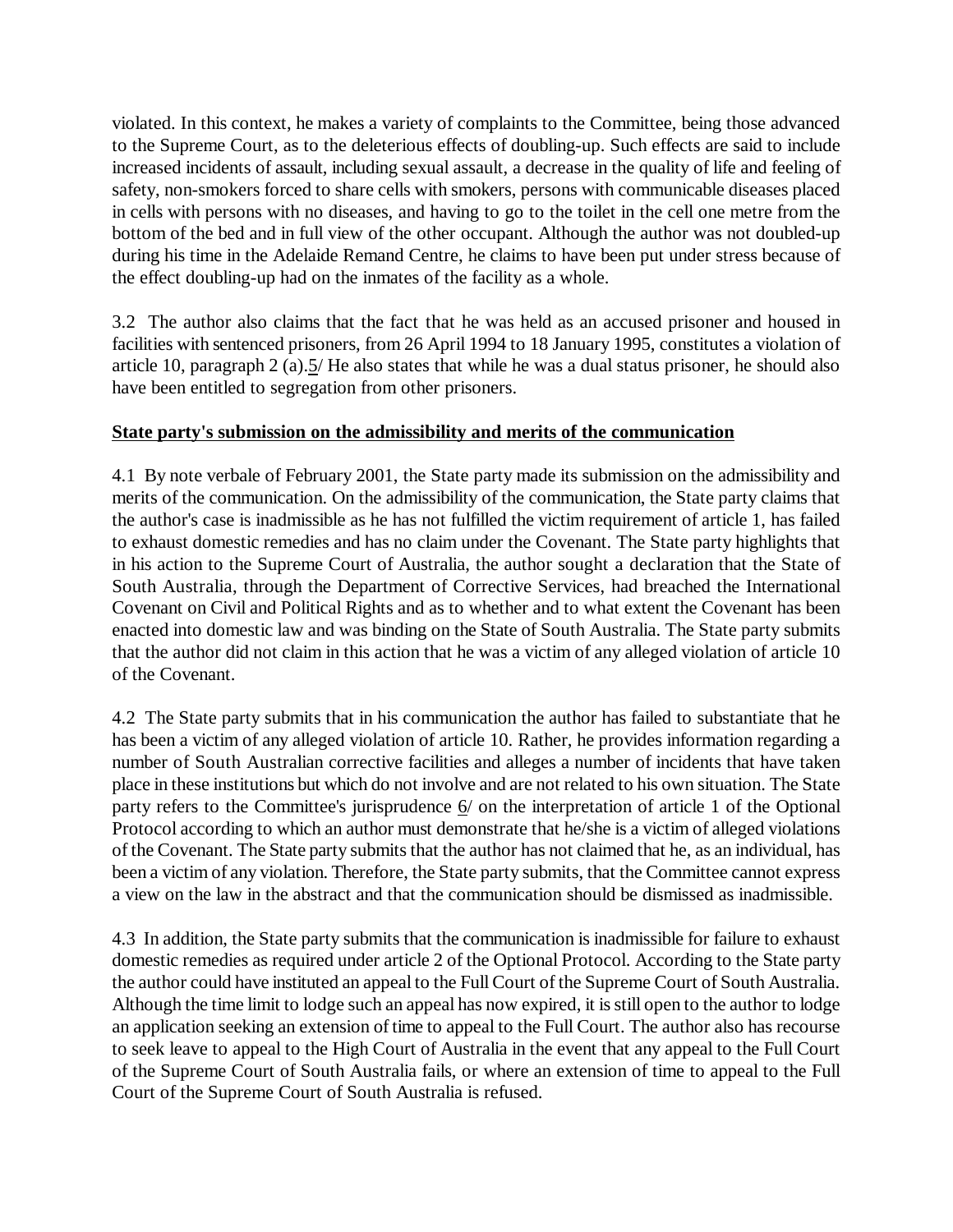4.4 The State party submits that the author has no claim under the Covenant. In relation to the claim that the author was not segregated from convicted prisoners when he was held on remand, the State party refers to its reservation to article 10, paragraph 2 (a) and (b). The State party submits that there have been no objections filed by other State parties to the Covenant and received by the Secretary-General to the Australian reservation to article 10. It argues that the reservation is in accordance with the Committee's guidelines on reservations as set out in General Comment No. 24.7/ In addition, it refers to article 19, paragraph 3, of the Vienna Convention on the Law of Treaties, which provides that where a reservation is not prohibited by the treaty or falls within the specified permitted categories, a State may make a reservation provided it is not incompatible with the object and purpose of the treaty. The Covenant neither prohibits reservations generally nor mentions any type of permitted reservation. For these reasons, the State party submits that, the author has no claim under the Covenant in respect of this article.

4.5 On the merits, and in the event that the Committee finds the claims concerning doubling-up admissible, the State party submits that this claim has no merit as the author has failed to describe how the treatment he has received in South Australian prisons has breached article 10, paragraph 1, of the Covenant. Although the author claimed a number of consequences of doubling-up in his action against South Australia, he does not describe how it would amount to a violation of article 10, paragraph 1. In fact, the State party notes that the author has not stated that he shared a cell with another prisoner. However, according to the State party, it appears from the Departmental records that the author was doubled-up for a temporary period of one month in December 1997 in Yatala Labour Prison, after which he was transferred to a single cell.8/

4.6 On the issue of the Standard Minimum Rules for the Treatment of Prisoners, the State party refers back to the drafting of the Covenant and submits that it was expressed at the time that formally linking the Rules to the article was undesirable because the Committee had not discussed or studied them in detail and some of the provisions might be contrary to the spirit and letter of the draft convention. It is submitted therefore that, although the Rules may be taken into account in determining the standards for humane conditions, the Rules do not form a code, nor are States Parties required to adhere to the Rules in order to comply with the Covenant. It is further submitted that these rules do not have the force of law in Australia.

4.7 The State party refers to rule 9 (1) of the Standard Minimum Rules for the Treatment of Prisoners which states "where sleeping accommodation is in individual cells or rooms, each prisoner shall occupy by night a cell or room by himself", and submits that the exception to the rule is for temporary overcrowding. It submits that the Australian Department of Corrective Services only uses doubling-up where single cell accommodation is not available. It is stated that the prison population has reduced in the last few years, despite earlier predictions that it would increase. Fluctuations in the prison population make it difficult to assess whether new facilities are required at significant cost to the taxpayer, particularly given the lead times necessary for new facilities to be constructed. As a result, doubling-up becomes necessary to accommodate fluctuations in the prison population. The Australian Government submits that although doubling-up occurs in South Australian prisons, this is on a temporary basis corresponding to fluctuations in the prison population.

4.8 The State party again refers to the judgment of the Supreme Court in which the judge referred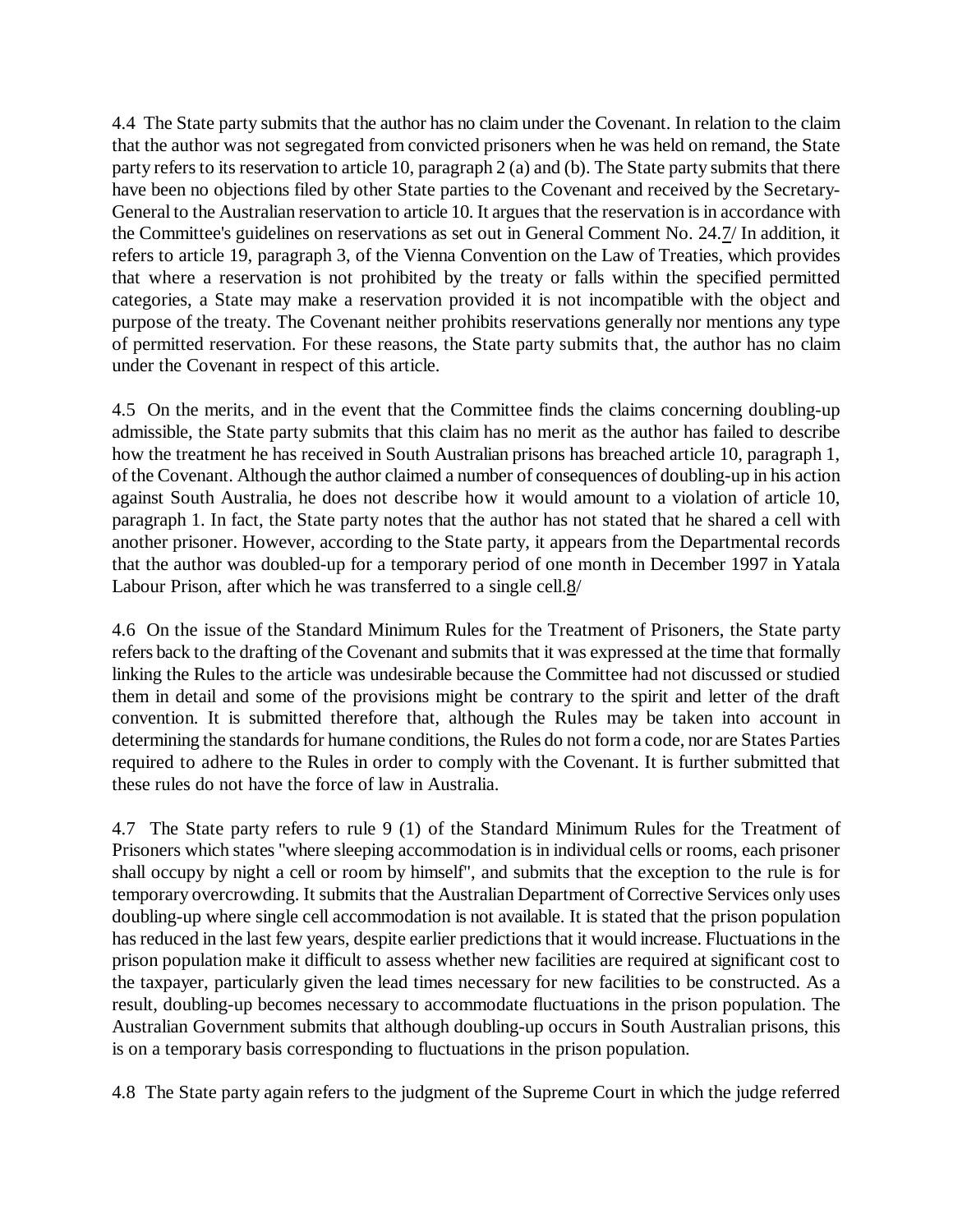to a statement made by the author that "there is no respect for human dignity when one is made to go to the lavatory within one metre of the person in the bottom bed and in his full view". The State party submits that it is not unusual for members of the same sex to share facilities where a large group of persons are accommodated. Taking into account the jurisprudence of the Committee,9/ the State party submits that it could not be reasonably asserted that the author's complaint meets the threshold of either inhuman treatment, or a failure to respect the dignity of the human person. In this regard, the State party makes reference to the types of conditions and treatment afforded to prisoners which was previously held by the Committee to be a violation of article 10, paragraph 1, including incommunicado detention, poor hygiene standards, inadequate exercise and insufficient food, and beatings by prison personnel. 10/ In the State party's view, prison conditions in which the Committee has found a violation of article 10, paragraph 1, are of a much more serious nature than those described in the claim made by the author.

## **Comments by the author**

5.1 The author responds to the State party's submission on admissibility by asserting that he has exhausted domestic remedies. According to the author, the judge of the Supreme Court of South Australia "claimed that I would not be given leave to appeal these matters because of the legislation enacted by the Governments concerned". He further states that he did not wish to waste the courts' time by appealing a matter which could not be decided in his favour because of legislation which specifically prevented the application of international law. He also states that an application to the Human Rights and Equal Opportunities Commission was rejected.

5.2 On the State party's response on the merits, the author reiterates the finding of the Supreme Court of South Australia as outlined in paragraph 2.4. The author claims that the doubling–up is contrary to article 10, paragraph 1, as it involves an individual having to sleep in the same room with another, being subjected to sexual harassment and "pressures", having to go to the toilet in front of the other occupant and within one metre from the other person's bed, having to watch another person going to the toilet and possibly sharing with a sentenced person. In a subsequent letter, he confirms that he was doubled-up in Yatala Labour Prison 11/ and had to use the toilet in full view of the other inmate.

5.3 On the issue of the State party's reservation to article 10, paragraph 2, of the Covenant, the author states that this reservation was "nullified" by the inclusion of the Covenant on Civil and Political Rights in a schedule to the Human Rights and Opportunities Commission Act 1986 without any reference to the reservation.

5.4 The author goes on to argue why, in his view, the State of South Australia is bound by the International Covenant on Civil and Political Rights and bound to implement the Standard Minimum Rules for the Treatment of Prisoners and regrets that the State party failed to mention the Administrative Decisions (Effect of International Instruments) Act (SA) 1995 and other domestic legislation.

## **Additional observations by the State party**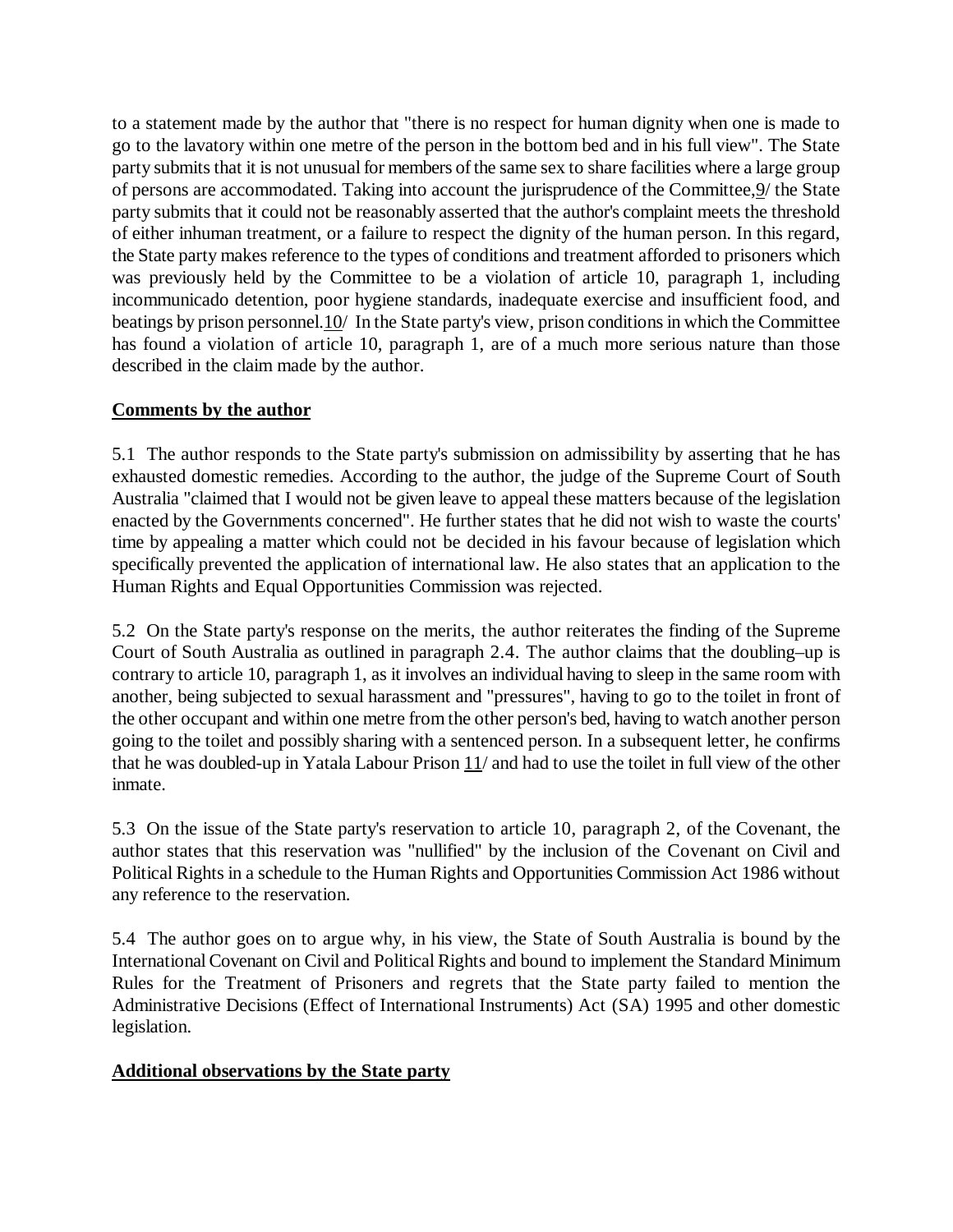6.1 In response to the author's comments, the State party submits that the determination of the judge in the Supreme Court of South Australia is not determinative of the issues under international law and his views should not be substituted for those of the Committee.

6.2 With respect to the definitions of article 10, paragraphs 1 and 2, of the Covenant, the State party submits that the provisions and words of the Covenant have an autonomous independent meaning differing from meanings within domestic law.12/ Any findings relating to the words of "humanity" and "inherent dignity" within a domestic court cannot be substituted for the independent assessment of the Committee. As the judge did not make reference to any of the past views of the Committee, this implies that he did not make his decision based on the international legal meanings of the words in question. According to the State party, when the findings of the court are read in context, it is apparent, that the judge equated a failure to strictly follow the Standard Minimum Rules for the Treatment of Prisoners with a breach of article 10, paragraph 1. It states that although these rules may be taken into account in determining the standards for humane detention, they do not form a code. A failure to adhere to these Rules does not of itself lead to the conclusion that the detention violates a prisoner's humanity or inherent dignity.

6.3 In the State party's view the Administrative Decisions (Effect of International Instruments) Act 1995 (SA) is not relevant to the allegations of article 10 violations, but explains that this act affects administrative decisions and procedures under the law of the State of South Australia only to the extent that the international instrument has the force of domestic law. As a consequence, an international instrument not yet part of Australian law does not give rise to a legitimate expectation that a decision-maker will make a decision in strict conformity with the instrument.

6.4 The State party submits that the inclusion of the International Covenant on Civil and Political Rights as an attachment to a piece of legislation does not, in any way, affect Australia's reservations to the Covenant. There is no rule of international law supporting the author's contention.

6.5 The State party also submits that a large part of the author's comments discuss the relationship between international law and Australia's domestic law. In particular, he examines judicial use of international law in developing the common law. In its view, an abstract discussion of Australian judicial practice is not relevant to determining whether alleged violations of article 10 are made out in this instance.

## **Issues and Proceedings before the Committee**

## **Consideration of admissibility**

7.1 Before considering any claim contained in a communication, the Human Rights Committee must, in accordance with rule 87 of its Rules of Procedure, decide whether or not the complaint is admissible under the Optional Protocol to the Covenant.

7.2 The Committee has ascertained that the same matter is not being examined under another procedure of international investigation or settlement for the purposes of article 5, paragraph 2 (a) of the Optional Protocol.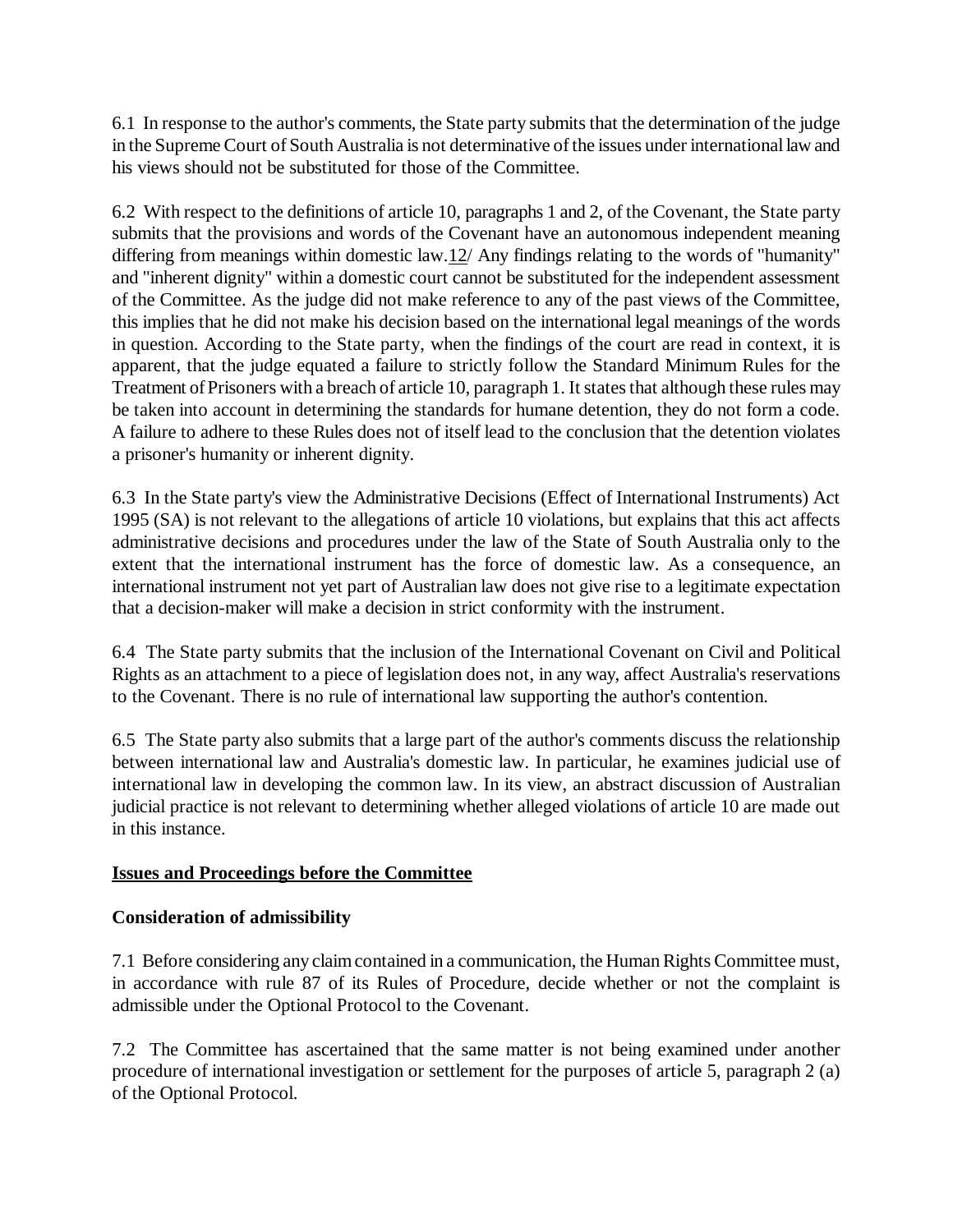7.3 With regard to the requirement of article 5, paragraph 2 (b) of the Optional Protocol on the exhaustion of domestic remedies, the Committee notes that although the author has claimed a violation of his own human rights in his communication to the Committee the case he initiated in the courts of South Australia was related to general allegations on the prison conditions. In particular, the Committee observes that the author never claimed within the Australian jurisdiction that he personally had been subjected to such treatment in prison that would be contrary to article 10 of the Covenant or any comparable provisions in domestic law. The Committee, therefore, finds that the author has not exhausted domestic remedies and that the communication is therefore inadmissible.

8. The Human Rights Committee therefore decides that:

(a) The communication is inadmissible under article 5, paragraph 2 (b) of the Optional Protocol;

(b) This decision be communicated to the author and to the State party.

# **Notes**

\_\_\_\_\_\_\_\_\_\_\_\_\_\_\_\_\_\_\_\_

1/ Prisoner awaiting trial and not yet convicted.

 $2$  When one inmate is made to share a cell, designated for one person, with another inmate.

 $3/$  It transpires from the documentation submitted by the author that he did not claim to have experienced any of these negative effects personally but his claim was in general terms. According to the judgement, the author sought a declaration that the State of South Australia is bound by law to treat *prisoners* detained by it in accordance with the Standard Minimum Rules for the Treatment of Prisoners and insofar as the State of South Australia compels *prisoners* to occupy in pairs in a single roomed cell the Defendant is thereby in breach of the same rules. The author referred to the deleterious effects of "doubling-up" in the Adelaide Remand Centre but did not refer to his own situation. During his argument the author also requested a declaration that the State of South Australia through the Department of Correctional Services "breached human rights in accordance with the articles contained in the Covenant", but again did not refer to his personal situation.

4/ The Covenant was incorporated as a schedule to the Human Rights and Equal Opportunity Commission Act.

<sup>[</sup>Adopted in English, French and Spanish, the English text being the original version. Subsequently to be issued also in Arabic, Chinese and Russian as part of the Committee's annual report to the General Assembly.]

<sup>\*</sup> The following members of the Committee participated in the examination of the present communication: Mr. Nisuke Ando, Mr. Prafullachandra Natwarlal Bhagwati, Mr. Louis Henkin, Mr. Ahmed Tawfik Khalil, Mr. Eckart Klein, Mr. David Kretzmer, Mr. Rafael Rivas Posada, Sir Nigel Rodley, Mr. Martin Scheinin, Mr. Hipólito Solari Yrigoyen and Mr. Maxwell Walden.